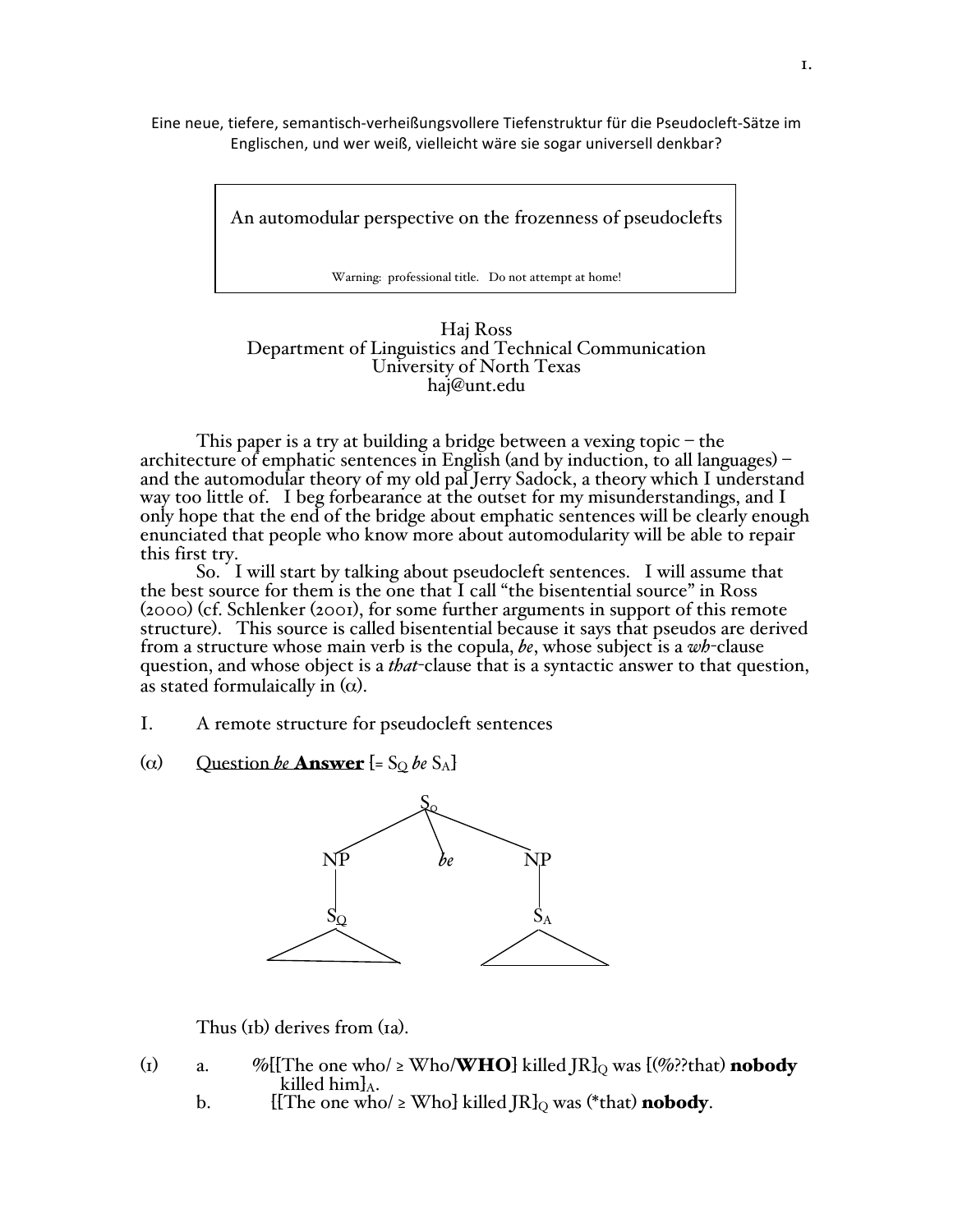I prefix (1a) with the percent sign  $(\%)$  for two reasons: first, to indicate that many speakers cannot start pseudos with *who*; they require them to start with *the one who*, and second, because most speakers cannot accept a full clause after the copula in pseudos. I will refer to sentences like (1a) as *undeleted pseudos*, and to sentences like (1b), which are acceptable to all speakers, as *(deleted) pseudos*.

The question *Who killed JR?* can be answered by the sentence *Nobody killed him.*(I indicate contrastive stress by boldface). Te emphasized constituent here is the NP nothing; it functions as the direct object of *killed.* Most speakers cannot accept undeleted sentences unless the emphasized constituent is the VP object of the verb *do*, as is the case in (2). Most of the speakers I have consulted accept the longer, undeleted, version of (2); anyone who does not would have to have in their idiolect a restriction on Pseudocleft Formation, the rule which converts (1a) to (1b), to the effect that this deletion is obligatory in all contexts.

#### (2) [What Terry is doing  $\log$  is [(she is) **finishing her book**]<sub>A</sub>.

Note that the *wh*-clause of a pseudocleft must be an embedded question, not a free relative, because free relative clauses can't contain two *wh*-words bound by the same operator, while questions can. Thus from (3), we conclude that the subject clause of *is* cannot be a free relative clause, a discovery first made by Bob Faraci.

- (3) [Who was doing what  $\log_{\text{Free Rel}}$  is Ed was **editing** and Whit was whittling  $\lambda$ .
- II. An even remoter structure for pseudoclefts: a sentence whose main verb is the bisentential verb *answer*:

#### (?the proposition) that  $S_A$  answers the question as to  $S_Q$

If we are doing serious semantics (and I assume we all are), the structure in  $(\alpha)$  doesn't make much sense. Assuming that the semantics of the copula is something pretty close to that for some kind of predicate of identity, what could it mean to say that one sentential NP is another sentential NP? For that is what  $(\alpha)$ seems to be saying pretty clearly, unless we are prepared to cut loose with some pretty fancy semantic footwork. I am poor at footwork; and even if I weren't, I would be worried about the fact that however the meaning of (1b) is to be represented, it must come out to be purty dang identical to whatever is representing the meaning of  $(4)$ .

(4) The answer to the question (as to/of) [who killed JR] $_{\text{Sa}}$  was ((?the proposition) that) [**nobody** killed him] $_{Sa}$ .

In  $(5)$ , I sketch a possible derivational history for the structure of this sentence (I will replace the sentences about JR's death with  $S_A$  and  $S_Q$ .

(5) a. [(?the proposition) that  $S_A$ <sub>NP</sub> answers<sub>stative</sub> to [the question as to  $S_O$ <sub>NP</sub>

 $\rightarrow$  (via the rule Lite Verb Hatching [see discussion below])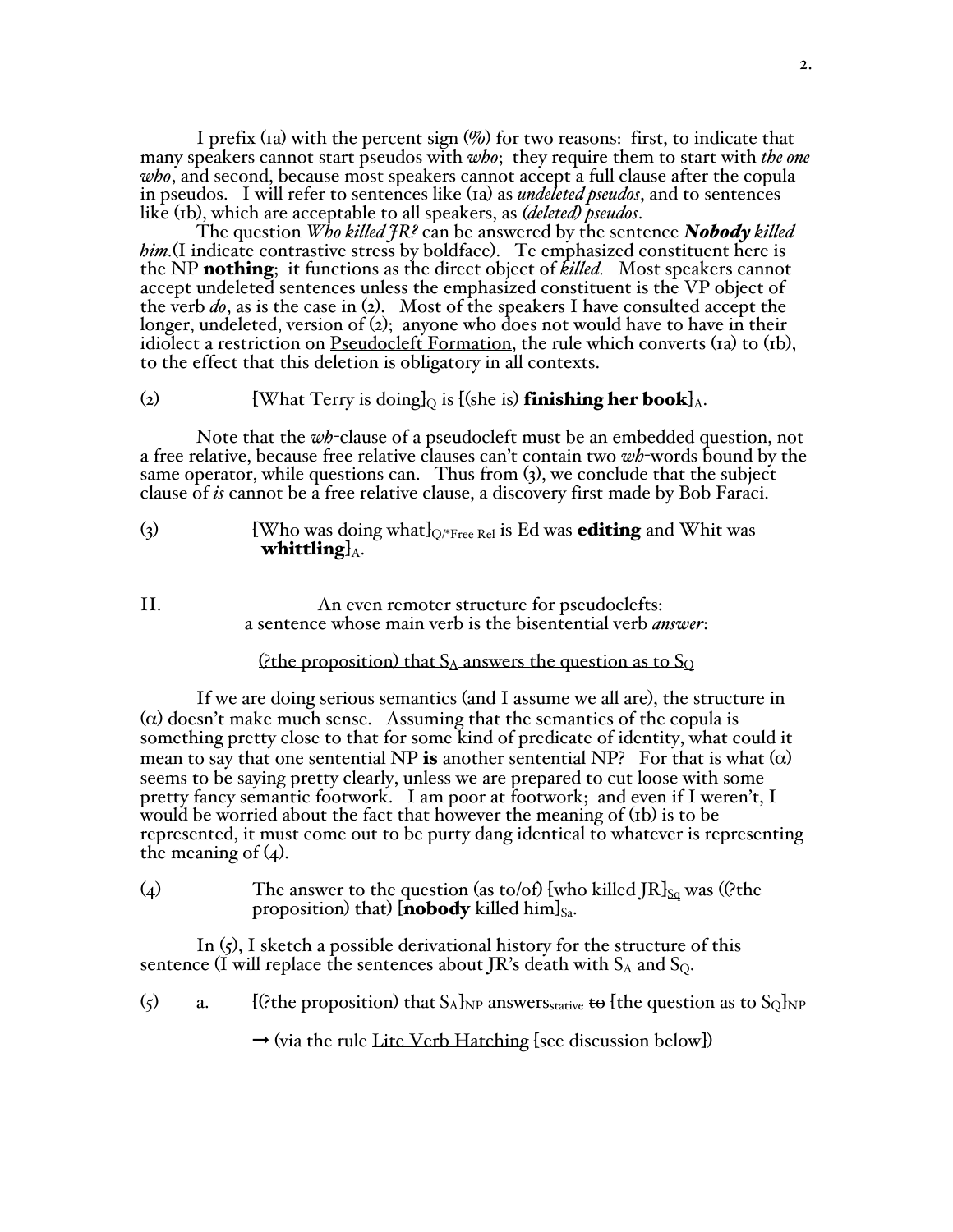b. (?the proposition) that  $S_A$  *is* the answer to the question as to  $S_O$ 

 $\rightarrow$  (via the rule Copula Switch [see discussion below]))

c. *the answer* to the **question** as to  $S_Q$  is (?the **proposition**) that  $S_A$ 

 $\rightarrow$  (via the rule Beheading [see discussion below]))

d.  $[S_O]_{NP}$  is [that  $S_A]_{NP}$  (= ( $\alpha$ ))

This analysis is based on my speculations as to what an adequate semantic representation of the bisentential stative verb *answer* would be. Its subject is of course abstract; but not just any kind of abstractness will do  $-$  it appears to necessarily be an abstract linguistic entity;

| $\left( 6 \right)$ | [The [statement/*word /*hope/*length of the carpet/*distance between |
|--------------------|----------------------------------------------------------------------|
|                    | here and Lake Louise]] answered <sub>stative</sub> the question.     |

It is not clear to me what the relationship between this abstract, bisentential *answer* of  $(\zeta)$  and  $(\zeta)$  and the homophonous active and personal *answer* of  $(\zeta)$  is.

(7) Al answered<sub>active</sub> the question as to  $\{S_Q\}_{NP}$  [with the statement/by stating]  $[$ that  $S_A$ <sub>NP</sub>.

I would hope that it could be argued that  $(7)$  in turn derives from  $(8)$ 

(8)  $[A]$ 's stating [that  $S_A$ ]<sub>NP</sub> answered<sub>stative</sub> the question as to  $[S_Q]$ <sub>NP</sub>.

via an ascension rule which would make the boldfaced NP  $\mathbf{A1}$  in (8) into the subject of *answer*, thus chômeurizing and postposing the rest of the Poss – ing subject of *answer* in (8), which I have underlined. Such a proposal has always seemed reasonable to me, except for the necessity of converting *answered* stative into *answered<sub>active</sub>* in the process, which has made me feel queasy. At any rate, this is not of focal importance here, so I will leave this hot potato for some hapless future researcher.

Returning briefly to  $(s_a)$ , let me explain two more aspects of it. I have included a preposition, *to*, after  $(s_a)'s$  *answer*, and have struck it through. This follows an ancient analysis of Postal (class lectures at MIT in 1964), which accounts for the presence of prepositions before the objects of nominalized verbs (cf. (9a)) and their absence after plain verbs (as in (9b)) by postulating their remote presence, and then deleting them unless nominalization has occurred.

- (9) a. I [am a lover of hambones/have trust in you].
	- b. I [love hambones/trust you].

A further note about (5a) is the question mark preceding *the proposition*; at this juncture, I do not know whether this noun is deeply necessary.

The most important difference between  $\zeta_2$  and  $\alpha$  is that the linking verb *be* in the latter has been replaced by the lexical verb *answer*. I am no semanticist, but what I would see as a minimal condition on an adequate representation of the meaning of this verb is that it specifies that the proposition in the subject NP of *answer*, when compared with the question-proposition in the object of *answer*, should differ in one NP only (or in several, if the question is one which has multiple *wh*–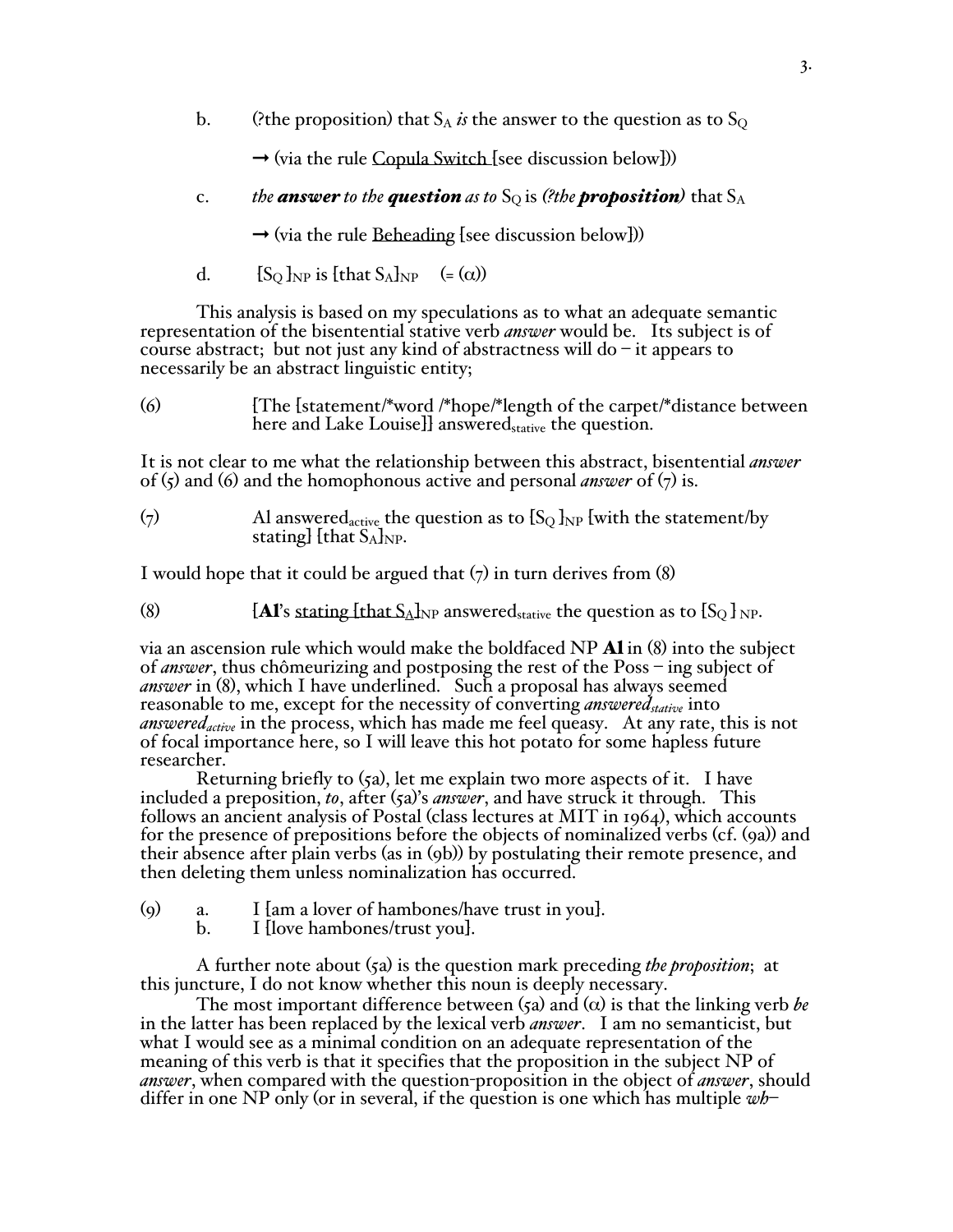words). In the subject clause, there should be a specific NP (or several of them) in exactly that place in its structure as the place in the structure of the question-clause where there is a *wh*-word (or several of them, in the case of a multiple *wh-*question). And also, of course, whatever syntactic or morphological categories may be marked in the *wh*-word, these must also appear in "the answering NP (or NP's)."

One can easily see the many respects in which this preliminary formulation is deficient, but the main point at issue is that regardless of how pseudoclefts are to be analyzed, there must be in the lexicon a rich enough and precise definition of the semantics of the verb *answer*. The syntactic analysis in  $(\zeta)$  piggybacks on this richness and precision, and the present syntactician quietly leaves the table to proceed with explaining the nuts and bolts of the transformations which will apply to (5a) to convert it to ( $\alpha$ ), and after that, via such rules as Pseudocleft Formation, and others to be touched on below, to the large number of ways that emphatic structures can show up superficially in English.

Proceeding (unbriskly) to (5b), the rule that I have dubbed Lite Verb Hatching (LVH) is one that everybody has to posit somewhere in their grammar, to account for such related pairs of sentences as we see in (10).

| $_{\rm (IO)}$ | a.             | I dance.                                 |               | I <i>am</i> a dancer.                 |
|---------------|----------------|------------------------------------------|---------------|---------------------------------------|
|               | $\mathbf{b}$ . | I progressed.                            |               | I made progress.                      |
|               | $\mathbf{c}$ . | I objected to X                          |               | I took objection to X.                |
|               | d.             | I pushed the jalopy.                     |               | I gave the jalopy a push.             |
|               | e.             | I believe that S                         | $\rightarrow$ | I have the belief that S.             |
|               | f.             | I feel nauseous                          | $\rightarrow$ | I <i>have</i> a nauseous feeling      |
|               |                | He awarded \$1.04 to me                  | $\rightarrow$ | I got an award of \$1.04 from him.    |
|               | g.<br>h.       | I researched this problem. $\rightarrow$ |               | I <i>did</i> research on this problem |

I propose to resolutely deposit this problem too in someone else's lap; Jerry also allows for the insertion of some lite, or dummy, verbs, such as *be*. That analytic possibility is all I need to rely on, for the suggeste

Note, by the way, that there are some bisentential verbs which can undergo LVH; some examples appear in  $(11)$ .

- (II) ai. That the sun rises proves that God exists.  $\rightarrow$ 
	- aii. That the sun rises *is* a proof that God exists.
	- bi. That Al's voice was hoarse indicated that he had been boozing.  $\rightarrow$
	- bii. That Al's voice was hoarse *was* an indication that he had been boozing.
	- ci. Your pushing that button caused my cd to melt.  $\rightarrow$
	- cii. Your pushing that button *was* the cause of my cd melting.
	- di. That Terry won answers the question as to who won.  $\rightarrow$  dii. That Terry won *is* the answer to the question as to who
	- That Terry won *is* the answer to the question as to who won.

As far as I know, the only lite verb that is ever produced for a bisentential verb is the verb *be*.

The conversion from  $(5b)$  to  $(5c)$  is unproblematic: everyone has to have some process allowing *A is B* to become *B is A* for certain A's and B's, some of which we see in (12). My name for this transformation is Copula Switch

- (12) a. Jack is an inveterate worrier.  $\rightarrow$  An inveterate worrier is Jack.
	- b. A beautiful lamp was in the corner.  $\rightarrow$  In the corner was a beautiful lamp.
	- c. Sandy was president *pro tem*. ➞ President *pro tem* was Sandy.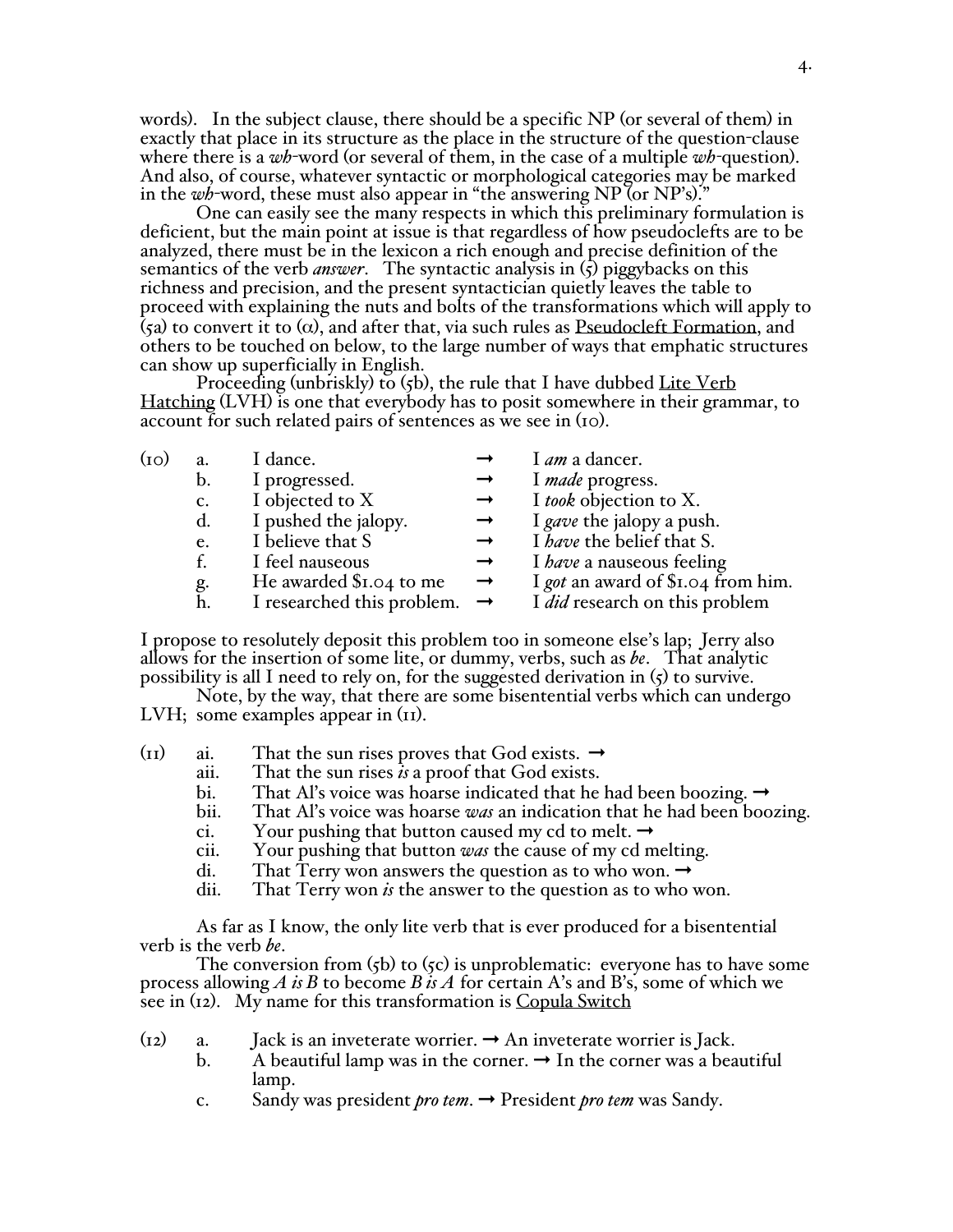d. My brother Zwit was so blotto that he could barely stand.  $\rightarrow$ So blotto that he could hardly stand was my brother Zwit.

The final step that is necessary to demonstrate the feasibility of the derivational trajectory sketched in  $(5)$  is the conversion of  $(5c)$  to  $(5d)$ . The foundational article for the transformation that shortens  $({\zeta c})$  to  $({\zeta d})$  is Borkin (1972). This article is the first to propose the term Beheading for the process which deletes the head noun (and any following preposition) in a compound noun, leaving the deeply subordinate noun appearing to be the only noun in the construction. In  $(i3)$  I have arrayed a number of examples of Beheading; in each case, I have boldfaced the head noun that takes the hit when Beheading applies.

- (13) ai. Jorge's **car**  $[$  = **the car** of Jorge] is parked on Elm Street.  $\rightarrow$  aii. Jorge is parked on Elm Street.
	- Jorge is parked on Elm Street.
	- bi. The water in the kettle is boiling.  $\rightarrow$  bii. The kettle is boiling.
	- The kettle is boiling.
	- ci. **The length** of his last jump was 28 feet.  $\rightarrow$
	- cii. His last jump was 28 feet.

This rule is in great need of close study; it is a governed rule (cf. Lakoff (1970) for a discussion of this term), and in addition it is sensitive to where in the sentence the complex NP is, as we see in  $(I_4)$ :

(14) ai. A great number of people know (\*the fact) that his beard is false. (The fact) that his beard is false is known by/to a great number of people.

# III. The Frozenness of Pseudoclefts, a phenomenon which all who dare these deeps must confront, morphs mysteriously into **The Automodular** Unruliness of Pseudoclefts.

Automodularists rejoice whenever they encounter **lack** of movement. If nothing ever changed in its ordering in syntax, automodularity would be a far easier row to hoe. That's what we expect. Alas, in pseudoclefts, there are lots of ordering possibilities, worse luck. What to do? Well, let's check with Damage Control first, get some notion as to how bad things are.

 $(i5)$  Variants of pseudoclefts in which Questions precede **Answers**.

Amazingly, there are only two constructions which have this property:

a, The Undeleted Pseudocleft

 $[[$ what Max ate $]_{Sq}$ <sub>NP</sub> was  $[[$ Max ate **a bagel** $]_{Sa}$ <sub>NP</sub>.  $\rightarrow$  via PCF **QUESTION QUESTION** 

b.The Plain Vanilla Pseudocleft (formed from (15a) by the ellipting rule of Pseudocleft Formation [PCF], which zaps the redundant (and underlined) repeated part of  $S_A$ ), producing

[[what Max ate]<sub>Sq</sub>]<sub>NP</sub> was [**A bagel**]<sub>NP</sub>.<br>QUESTION ANSWER **QUESTION**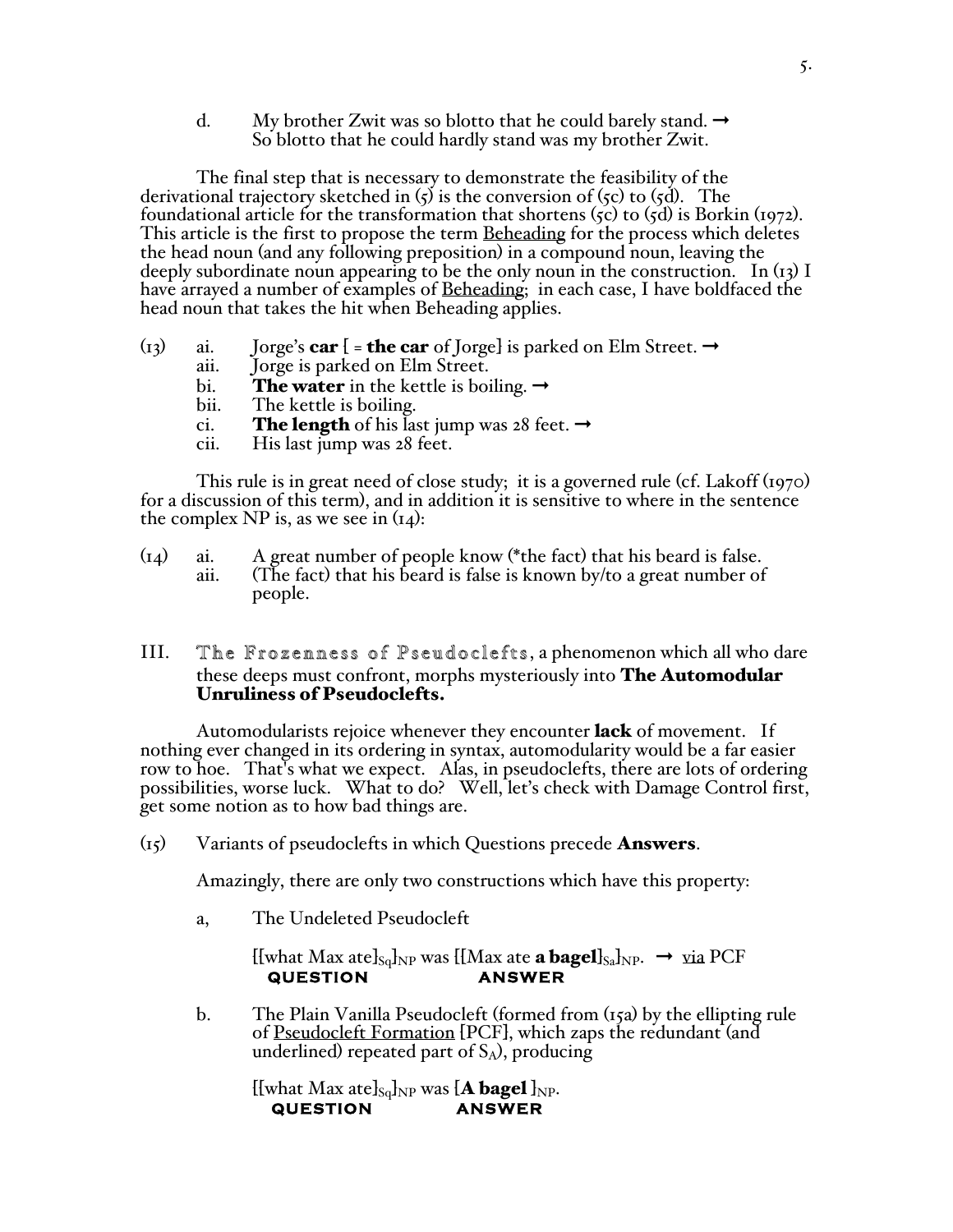and the Right Deictic Dislocated (RDD) variants of these:

c. The Undeleted Right Deictic Dislocated Pseudocleft

[[what Max ate]<sub>Sq</sub>]<sub>NP</sub> was Max ate [this /\*that]<sub>NP</sub> – [A BAGEL]<sub>NP</sub>.<br>ANSWER – ANSWER **QUESTION ANSWER ANSWER** 

d.The Plain Vanilla Right Deictic Dislocated Pseudocleft

## [[what Max ate]<sub>Sq</sub>]<sub>NP</sub> was [**this /\*that**]<sub>NP</sub> – [**A BAGEL**]<sub>NP</sub>.<br>QUESTION ANSWER ANSWER **QUESTION**

Note that in (15c,d), the first examples in which we have seen repeated **answers**, while both bear heavy stress, a later **answer** will bear more stress than will an earlier, a fact that I indicate by **boldfacing** AND **CAPITALIZING** the later answers. We will find that this generalization is almost always true: of two answer- constituents in a pseudocleft-based sentence, the second one always bears greater stress than the earlier one.

- $(16)$ Variants of pseudoclefts in which **Answers** precede Questions.
	- a. The Copula Switcheroo (undeleted) {formed by a transformation of Copula Switch (CS) automodularly, both orders generated in syntax module]

[[Max ate **a bagel**]<sub>Sa</sub>]<sub>NP</sub> was [[what Max ate]<sub>Sq</sub>]<sub>NP</sub>.<br>**ANSWER** QUESTION **AUESTION** 

b. The Copula Switcheroo with deletion from  $S_A$  (via PCF)

 $[A$  bagel  $]_{NP}$  was  $\{$ [what Max ate] $_{Sq}$ ]<sub>NP</sub>.<br>ANSWER QUESTION **AUESTION** 

c. A Left Deictic Dislocation (LDD) of (16a)

 $[[Max \atop \text{ate} a \text{bagel}]_{Sa}]\text{NP} - [\text{THAT}]_{NP}$  was  $[[what \text{Max} \atop \text{ate}]_{Sq}]_{NP}$ .<br>ANSWER QUESTION **AUESTION** 

d. A Left Deictic Dislocation of (16b)

 $[A$  bagel  $]_{NP}$  –  $\{THAT\}_{NP}$  was  $\{[what\ Max\ atel\}_{Sq}$ <sub>NP</sub>.<br>ANSWER ANSWER QUESTION **AUESTION** 

Now follow 2 sentences, from (16a) and (16b), by RDDing the **ANSWER**:

- (17) a.  $\left\{\text{That}\right\}_{NP}$  was  $\left\{\text{What Max ate}\right\}_{Sq}\right|_{NP} \left\{\left\{\text{he ate A BAGEL}\right\}_{Sq}\right\}_{NP}.$ <br>ANSWER QUESTION RDDed ANSWER **ANSWER QUESTION** RDDed **ANSWER** 
	- b.  $\left\{\text{That}\right\}_{NP}$  was  $\left\{\text{[what}\right\}_{NA}$  ate $\left\{\text{Sq}\right\}_{NP} \left\{\text{[he\,ate}\right\}_{AR}$   $\text{BAGEL}\right\}_{NP}$ <br>ANSWER QUESTION PCFed ANSWER **PCFed ANSWER**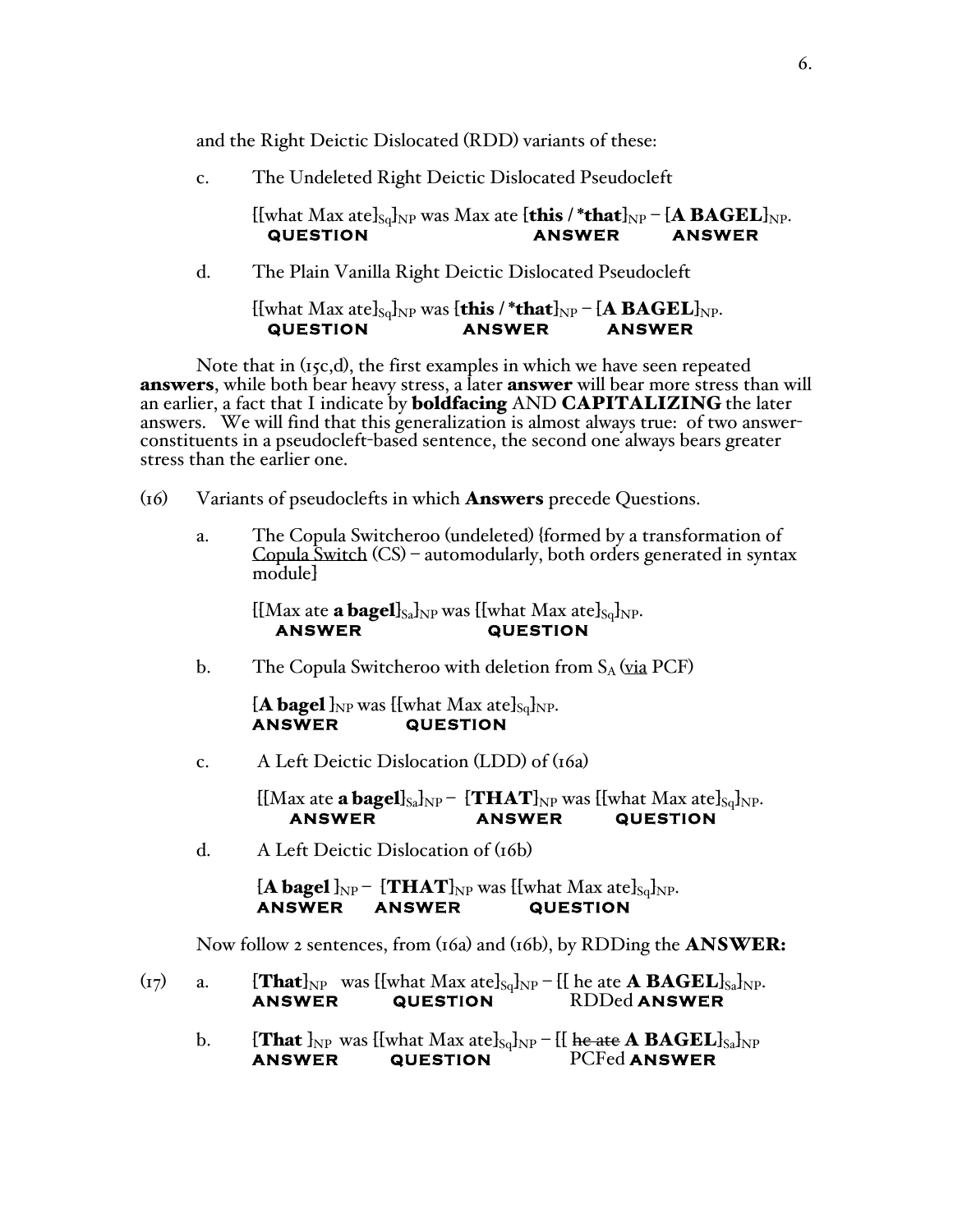$(18)$  (Two more processes which result in clauses in which **Answer** precedes Question)

Clefting  $(C$  – proposed by Adrian Akmajian in 1972):

- a. [[what Max ate] $_{\text{Sq}}$ ]<sub>NP</sub> was [**a bagel**].  $\rightarrow$  yia C **QUESTION ANSWER**
- b. It was **a bagel** [[that Max ate]<sub>Sq</sub>]<sub>NP</sub>. **ANSWER QUESTION**

Sluicing  $(S - cf. Ross (1969); (Merchant (1999))$ 

c. From  $(t6a)$ :

 $[[Max \atop \text{ate a bagel}]_{S_a}]_{NP}$  was  $[[what \t{Max \atop \text{ate}}]_{S_q}]_{NP} \rightarrow via S$ <br>ANSWER QUESTION **AUESTION** 

d. (the repeated and redundant underlined material in the question is sluiced)

[Max ate **a bagel**]<sub>Sq</sub> was what.<br>**ANSWER** QUE! **AUESTION** 

e. One last process, Presupposition ZAP (PZ) which can remove all of the question clause of a cleft sentence:

What did J tell H?

### It was the one about the Jew converting that I told H  **ANSWER QUESTION**

(19) Pyrotechnics: Triple repetition of the remote structure of a pseudocleft, just to make sure the point gets made.

What Max ate was **a bagel – A BAGEL** is what he ate – **THAT'S** what –

# $\triangle$  A BAGEL!

Let us now examine the issue of the frozenness of pseudoclefts. In Ross (2000), I (re)call attention to an observation originally due to Roger Higgins (cf. Higgins, (1979)), to the effect that pseudos do not behave like normal copular sentences; there are many [processes/constructions] that normal copular sentences [undergo/show up in] which [do not work for/are not available for] pseudoclefts. Before I exemplify this frozenness, let me point out that in Ross (op. cit.), I show that there are various degrees of frozenness, depending on the type of constituent that is pseudoclefted. In  $(20)$ , I list the first four types of answers, which range from least frozen/restricted, to more frozen/restricted.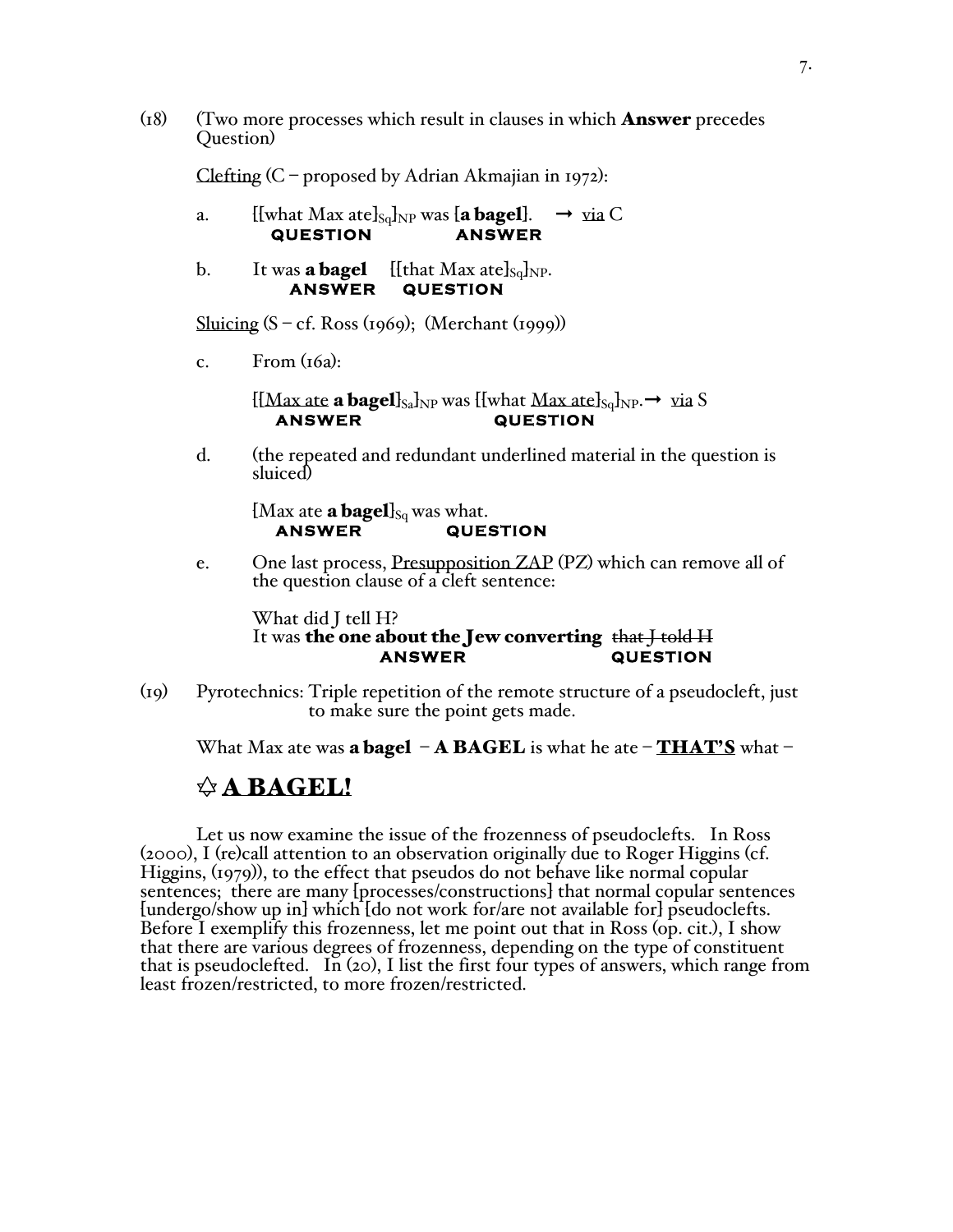|  | (20) a. Type I. The <b>answer</b> (to the question) is a lexical NP:        |
|--|-----------------------------------------------------------------------------|
|  | What I had is $a \text{ book.}$                                             |
|  | b. Type 2. The <b>answer</b> is a complement clause:                        |
|  | What I thought is that you were a jerk.                                     |
|  | c. Type 3. The <b>answer</b> is a volitional verb phrase:                   |
|  | What I did is $\qquad \qquad$ pat the cat.                                  |
|  | d. Type 4. The <b>answer</b> is a predicate nominal or an adjective phrase: |
|  | [a pro wrestler / proud of you].<br>What I am is                            |

In order to demonstrate the existence of the frozenness clearly, I will use examples of Type 3, which I will refer to as *actional pseudoclefts* To compare with these, let us choose, as our baseline, the copular sentence *Max is a Martian.* The processes/ constructions that I will use for this comparison are referred to in Ross (op. cit.) as Sure-ing and Subjunctive If-Zap*.* Examples of these appear in (21).

(21) a. Max [sure is/is sure] a Martian. Were Max a Martian, . . . [From *If Max were a Martian, . . .*]

The parallel processes for the actional pseudocleft (20c) produce the less than fully grammatical sentences in  $(22)$ .

| (22) | What I did [?sure is/ $>$ ??is sure] pat the cat. |
|------|---------------------------------------------------|
|      | *Were what I did pat the cat, $\dots$             |

So. The phenomenon of frozenness lives in the comparison between  $(21)$  and  $(22)$ . Let us now examine whether all of the following variants of pseudocleft sentences which I have been arguing above to be derivable from the actional remote structure of (20c) that is shown in  $(23)$ .

- (23) a. [[what I did]<sub>Sq</sub>]<sub>NP</sub> is [[I did [[**pat the cat**]<sub>S</sub>]<sub>NP</sub>]<sub>Sa</sub>]<sub>NP</sub>.(parallels (15a))  $\rightarrow$ (this becomes, *via* Do-Gobbling (cf. Ross (1972) for details), ((23a'))
	- a'. [[what I did] $_{\text{Sq}}$ ]<sub>NP</sub> is [[I **patted the cat**] $_{\text{SalNP}}$ .<br>b. [[what I did] $_{\text{S}$ <sub>2</sub>]<sub>NP</sub> is [[[**pat the cat**]<sub>NP</sub>]<sub>NP</sub>.
	- $\left[\{\text{what I did}\}_{\text{Sq}}\right]_{\text{NP}}$  is  $\left[\{\{\text{pat the cat}\}_{\text{NP}}\}_{\text{SA}}\right]_{\text{NP}}$ . (parallels (15b))
	- c.  $[[\text{what I did}]_{Sq}]\text{NP}$  is I did  $[\text{this /*that}]_{NP} [[[\text{PAT THE}$  $\text{CAT}$ <sub>S</sub> $\text{Np}\text{S}_a$ <sub>NP</sub>. (cf. (15c))
	- d. [[what I did]<sub>Sq</sub>]<sub>NP</sub> is [this /\*that]<sub>NP</sub> [[[[PAT THE CAT]<sub>S</sub>]<sub>NP</sub>]<sub>Sa</sub>]<sub>NP</sub>.  $(cf.(15d))$
	- e. [[I did [**pat the cat**]<sub>NP</sub>]<sub>Sa</sub>]<sub>NP</sub> is [[what I did]<sub>Sq</sub>]<sub>NP</sub>. (as with (23a))  $\rightarrow$  e'. [[I **patted the cat**]<sub>Sa</sub>]<sub>NP</sub> is [[what I did]<sub>Sq</sub>]<sub>NP</sub>. (cf.(16a))
	- e'. [I **patted the cat**]<sub>Sa</sub>]<sub>NP</sub> is [[what I did]<sub>Sq</sub>]<sub>NP</sub>. (cf.(16a))<br>f. [[[[**pat the cat**]<sub>S</sub>]<sub>NP</sub>]<sub>Sa</sub>]<sub>NP</sub> is [[what I did]<sub>Sq</sub>]<sub>NP</sub>. (cf.(16b))
	- $\left[\left[\left[\left[\text{pat the cat}\right]_{S\text{N}}\right]_{N\text{P}}\right]_{S\text{a}}\right]_{N\text{P}}\right]_{S\text{q}}\right]_{N\text{P}}$ .
	- g. [[I did [**pat the cat**]<sub>NP</sub>]<sub>Sa</sub>]<sub>NP</sub> [**THAT**]<sub>NP</sub> was [[what I did]<sub>Sq</sub>]<sub>NP</sub>.  $(as with (23a) \rightarrow$
	- g'. [[I **patted the cat**]<sub>Sa</sub>]<sub>NP</sub>  $\left[\text{THAT}\right]_{NP}$  was [[what I did]<sub>Sq</sub>]<sub>NP</sub>. (Cf.  $(16c)$
	- h. [[[[pat the cat]<sub>S</sub>]<sub>NP</sub>]<sub>Sa</sub>]<sub>NP</sub> [**THAT**]<sub>NP</sub> was [[what I did]<sub>Sq</sub>]<sub>NP</sub>. (Cf.  $(16d)$
	- i.  $[\text{That}]_{NP}$  was  $[[\text{what I did}]_{Sq}]_{NP} [[\text{I } \text{PATHE } \text{CAT}]_{Sq}]_{NP}.$  $(cf. (17a))$
	- j.  $[\mathbf{That}]_{NP}$  was  $[[\text{what I did}]_{Sq}]_{NP} [[[\mathbf{PATH E CAT]_{S}]_{NP}]_{Sa}]_{NP}$  $(cf. (r7b))$
	- k. \*It was  $[[\text{[pat the cat]}_{S}]\text{Np}}]_{S_a}$   $[\text{[that I did]}_{S_q}]_{NP}$ . (cf. (18b) (ungrammatical as it stands, but can be improved somewhat by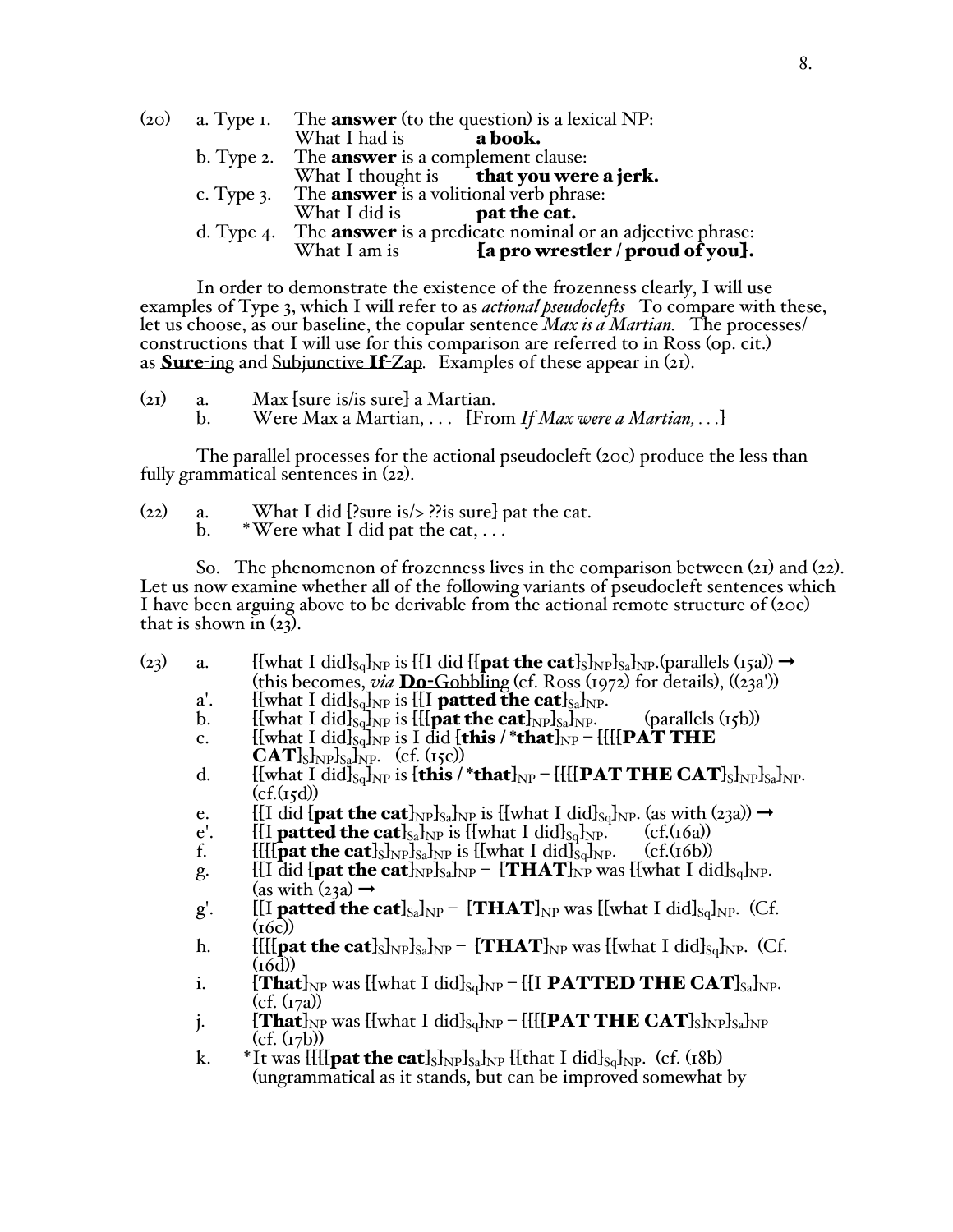Topicalization (cf.  $(23k')$ , and even more by subsequent  $LDD - cf$ .  $(23\text{K}^{\prime\prime})$ 

- k'. ??[[[[**pat the cat**]<sub>S</sub>]<sub>NP</sub>]<sub>Sa</sub>]<sub>NP</sub> it was [[that I did]<sub>Sq</sub>]<sub>NP</sub>.<br>k''. [[[[**pat the cat**]<sub>S</sub>]<sub>NP</sub> **THAT** it was [[that I
- k''. [[[[**][eat the cat**]<sub>S</sub> $_{\text{NPP}}$ S<sub>a</sub>]<sub>NP</sub> **THAT** it was [[that I did]<sub>Sq</sub><sub>1</sub><sub>NP</sub>. [1]<br>1. [[[[[[[[[[[[[]]][[[]]][[]][[][[]] [[[]]
- $[[L \text{ did } [[\text{pat the cat}]_{NP}]_{SA}]_{NP}$  was  $[[\text{what }L \text{ did}]_{Sq}]_{NP}$ . (cf. 18d))  $\rightarrow$ *via* Sluicing and Do-Gobbling
- l'. [[I **patted the cat**] $_{\text{NP}}$ ]<sub>Sa</sub>]<sub>NP</sub> was [what]<sub>NP</sub>.
- m. DNA [For some reason, Presupposition Zap cannot apply to actional pseudoclefts.]

The sentences in  $(23)$  are a sort of compendium of the allosentences that the transformations involved with the architecture of emphasis can generate, given (23a) as a starting point. In  $(24)$  and  $(25)$  below, I will repeat these same sentences (minus the labeled brackets), as they emerge when intersected with the two processes of **Sure-ing and Subjunctive If-Zap, respectively.** 

- $(24)$  a. \*What I did [sure is/is sure] I **patted the cat**.
	- b.  $*$ What I did [sure is/is sure] **pat the cat**.
	- c.  $*$  What I did [sure is/is sure] I did **this PAT THE CAT**.<br>d.  $*$  What I did [sure is/is sure] **this PAT THE CAT**.
	- \*What I did [sure is/is sure] this PAT THE CAT.
	- e. I **patted the cat**  $[?$ \*sure is/?\*is sure] what I did.<br>f. **Pat the cat**  $[?$ \*sure is/?\*is sure] what I did.
	- **Pat the cat** [?\*sure is/?\*is sure] what I did.
	- g. I **patted the cat** that [sure is/is sure] what I did.<br>h. **Pat the cat** that [sure is/is sure] what I did.
	- h. **Pat the cat** that [sure is/is sure] what I did.<br>i. **That** [sure is/is sure] what I did I **PATTE**
	- i. **That** [sure is/is sure] what I did I **PATTED THE CAT**.<br>j. **That** [?sure is/??is sure] what I did **PAT THE CAT**.<br>k. \***Pat the cat THAT** it [sure is/is sure] what I did.
	- **That** [?sure is/??is sure] what I did **PAT THE CAT.**
	- k. \***Pat the cat THAT** it [sure is/is sure] what I did.<br>1. \* I **patted the cat** [sure is/is sure] what.
		- $*$  I **patted the cat** [sure is/is sure] what.

 $(25)$  a. \*Were what I did I **patted the cat**, I'd be full of cat hair.

- b.  $*$ Were what I did **pat the cat**, I'd be full of cat hair.
- c. \* Were what I did I did **this PAT THE CAT –** I'd be full of cat hair.<br>d.  $\therefore$  ??Were what I did **this PAT THE CAT –** I'd be full of cat hair.
- ??Were what I did **this PAT THE CAT –** I'd be full of cat hair.
- e.  $*$ Were I **patted the cat** what I did, I'd be full of cat hair.<br>f.  $*$  Were **pat the cat** what I did. I'd be full of cat hair.
- \*\*Were  $\vec{p}$  at the cat what I did, I'd be full of cat hair.
- 
- g. Al **patted the cat** were **THAT** what I did, I'd be full of cat hair.<br>h.  $\therefore$  **Pat the cat** were **THAT** what I did, I'd be full of cat hair. h.  $\mathbb{R}$ ? **Pat the cat** – were **THAT** what I did, I'd be full of cat hair.<br>i.  $\ast \mathbb{W}$ ere **that** what I did – I **PATTED THE CAT** – I'd be ful
- \*\* Were that what I did I PATTED THE CAT I'd be full of cat hair.
- j.  $\therefore$  ??Were **that** what I did **PAT THE CAT** I'd be full of cat hair.<br>k. \*\* **Pat the cat** were **THAT** it what I did. I'd be full of cat hair.
- \*\* Pat the cat were THAT it what I did, I'd be full of cat hair.

There are unexpected cases of grammaticality here, and I have no account of them (especially those in  $(24g-i)$ ). Nonetheless, it appears that in general, the data are running in accord with the prediction derived from the law that pseudocleft sentences should be frozen. With respect to the obvious fact that the **Sure**-ing violations of frozenness are systematically less serious than are the Subjunctive  $\mathbf{if}$ Zap ones, there are some programmatic speculations in (Ross (2000)) which might be able to explain this fact, though it would take more space than is available here to go into the gory details.

The important thing to note here is that given any kind of (dare I say?) classical transformational treatment, one in which there are remote structures and others derived from these by optional (and perhaps also some obligatory) rules – let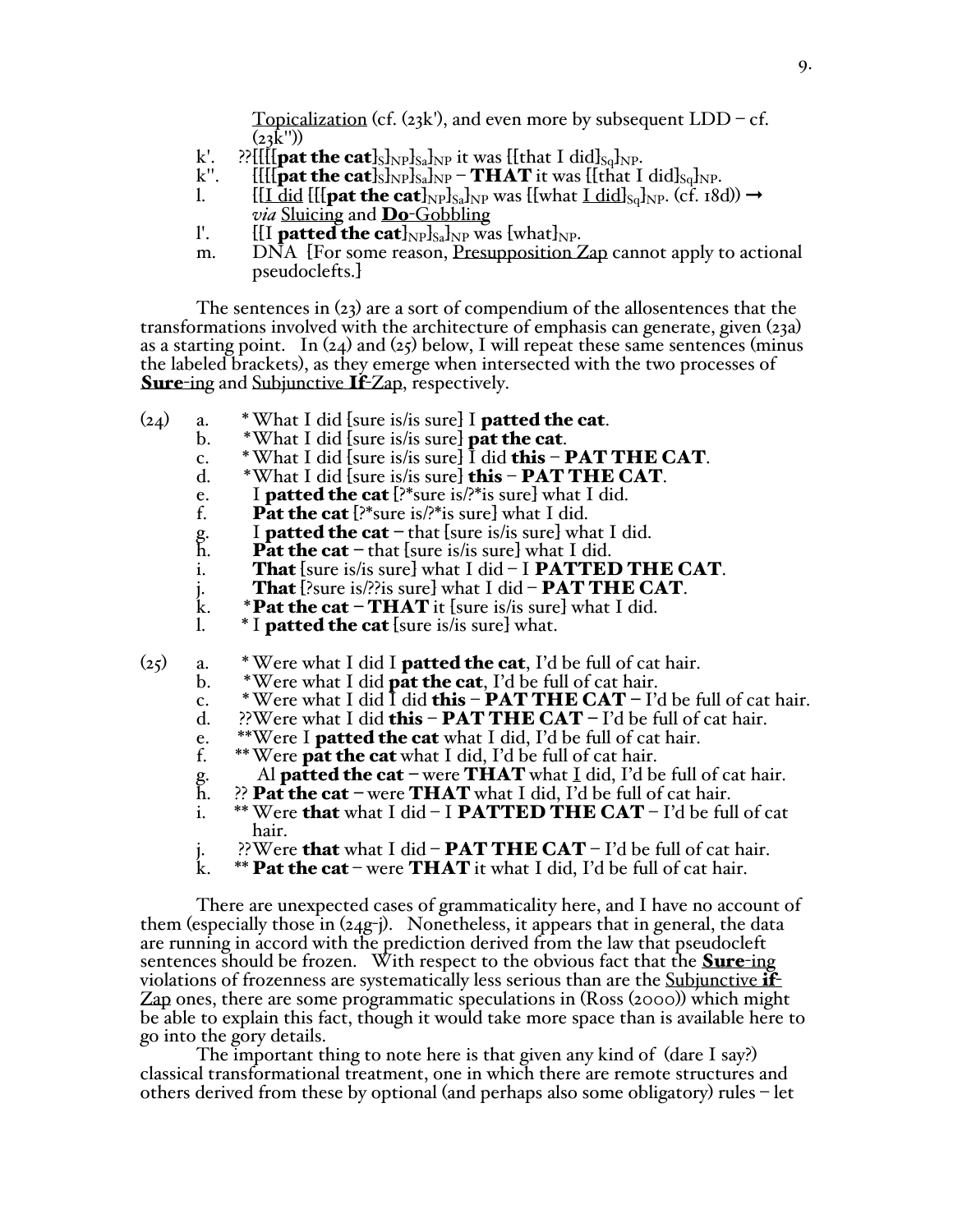us call such an analysis a *derivational syntactic theory* – in such a theory, there is a clear notion of what sentences are related. In particular, all of the sentences in (24) are related to each other, as are all of the sentences in  $(z_5)$ . By contrast, if I have understood automodular theories correctly, there is no such corresponding notion. In such theories, the sentences in (23) would (perhaps?) all be synonymous, but they would not be variants of one basic remote structure. Thus it would seem to necessitate that the constraint on the frozenness of pseudoclefts being repeated many times (i. e., o horreur, an uncaptured generalization).

I will mention one ore aspect of the frozenness phenomenon. In Ross (op. cit.), I attempted to show, with respect to the four types of pseudos in (20), that frozenness constrained the operations of those types lower down on the hierarchy more severely than those in the higher reaches. Thus Type 4 pseudos, in which an Adjectival Phrase is pseudoclefted, as in (26), are so frozen that they cannot even invert to form yes-no questions, as we see in (26b).

(26) a. What Perry has never been is generous. b. ?\* Is what Perry has never been generous?

By contrast, Type 1 pseudoclefts are never blocked from undergoing Subject-Verb Inversion.

Similarly, while Type 1 pseudos can always appear in *for-to* complement clauses, such as  $(27)$ ,

(27) For what he ordered to be a carrot taco astounded me.

this possibility is either denied or greatly limited for Type 4 pseudos, as we see in  $(28).$ 

(28) \*For what he had never been to be generous made us all weep.

A general statement relating the four pseudocleft types of (20) could not be stated just once in an automodular theory, if I have understood its structure correctly. Each particular emphatic construction would have to have this implication restated, another loss of generalization.

Mention the blockage of *Though*-Preposing when deletion has occurred – possible explanation for frozenness,

the place he went was to London he went to London was the \*(first/last) place we gave it to Harry Potter was the guy He bought a radio was he first thing We've gotta buy a radio is [[one/the most important] thing/?an important thing/\*something] The way he solved it was [he [used/bought/ a computer/\*he was asleep].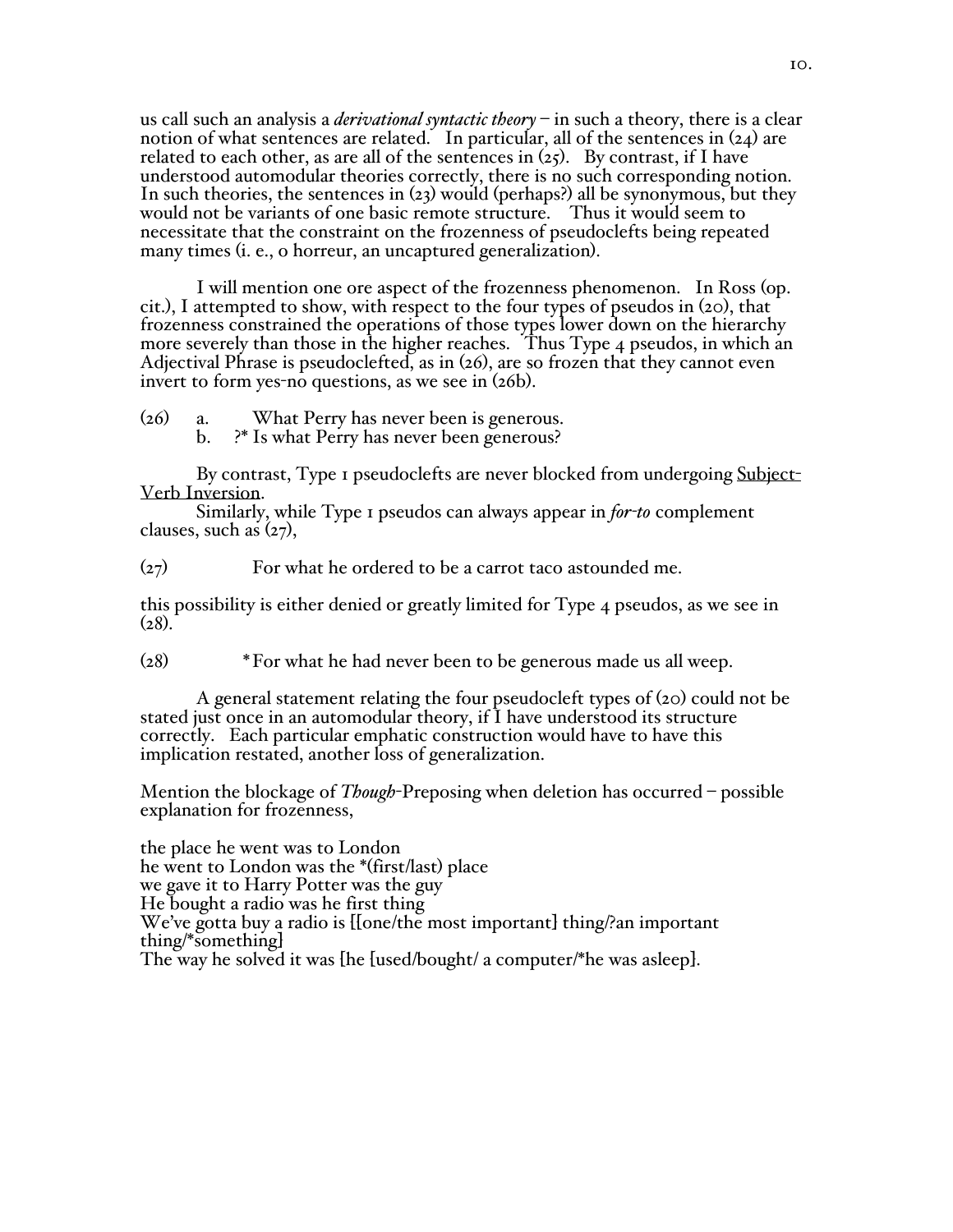#### (17) *Almost virtually 53 further ways of practicing doing being emphatic, less or more.*

- a. What he ate is [he ate **a bagel**] $S_a$ <br>b. What he ate is [**he ate a bagel**] $S_a$
- What he ate is  $\{$ he ate a bagel] $_{Sa}$
- c. What he ate is  $\textbf{[this]}_{\text{Sa}}$  [he ate **A BAGEL**]<sub>Sa</sub>
- d. What he ate is  $\left[\textbf{this}\right]_{Sa}$   $\left[\textbf{he\,ate\,}\textbf{A}\textbf{BAGEL}\right]_{Sa}$
- e. What he ate is  $\textbf{[this]}_{S_a}$   $\textbf{[A BAGEL]}$  is what he ate  $S_a$ <br>f. What he ate is  $\textbf{[this]}_{S_a}$   $\textbf{[A BAGEL]}$  is what he ate  $S_a$ 
	- What he ate is  $[\textbf{this}]_{Sa}$   $[\textbf{A}\ \textbf{BAGEL}]$  is what he atelsa
- g. What he ate is  $\left[\textbf{this}\right]_{Sa} \left[\textbf{A} \textbf{BAGEL}\right]_{Sa}$ <br>h. ?What he ate is  $\left[\textbf{this}\right]_{Sa} \left[\left[\textbf{THAT}\right]_{SA}\right]$
- ?What he ate is  $\textbf{[this]}_{Sa}$   $\textbf{[[THAT]}$  is what he ate]<sub>Sa</sub> **A BAGEL**]<sub>Sa</sub>.
- 
- i. [He ate **a bagel**]<sub>Sa</sub> is [what he ate]<sub>Sa</sub><br>j. [He ate **a bagel**]<sub>Sa</sub> is [what he ate]<sub>Sa</sub> k. [He ate **a bagel**]<sub>Sa</sub> , is what. {He ate **a bage1**} sa is [what he ate] sa
- k.  $\left\{\text{He are a bagel}\right\}_{s_a}$ , is what.<br>1.  $\left\{\text{He are a bagel}\right\}_{s_a}$  is what.
- $1\leftarrow$  ate a bagel]<sub>Sa</sub>, is what.

m. It's **a bagel** [((that) he ate)]<sub>Sq</sub>

- n. It's **a bagel**  $[(\text{that})$  he ate)]<sub>Sq</sub>-what he ate is [he ate **A BAGEL**]<sub>Sa</sub>
- o. It's a bagel  $[((\text{that})$  he ate)] $s_q$  what he ate is [he ate A BAGEL] $s_a$
- p. It's **a bagel** [((that) he ate)]<sub>Sq</sub> [**A BAGEL** is what he ate]<sub>Sa</sub>
- q. It's **a bagel** [((that) he ate)]<sub>Sq</sub> [**A BAGEL,** is what <del>he ate</del>]<sub>Sa</sub>
- r. **A bagel** it is  $\mathcal{O}$  [(?(that) he ate)]<sub>Sq</sub>-what he ate is [he ate **A BAGEL**]<sub>Sa</sub>
- s. A **bagel** it is Ø [(?(that) he ate)]<sub>Sq</sub>-what he ate is [he ate **A BAGEL**]<sub>Sa</sub><br>t. A **bagel** it is Ø [(?(that) he ate)]<sub>Sq</sub>-it's **A BAGEL** [((that) he ate)]<sub>Sq</sub>
- t. A bagel it is Ø [(?(that) he ate)]<sub>Sq</sub> it's **A BAGEL** [((that) he ate)]<sub>Sq</sub>
- u. A bagel it is  $\boldsymbol{\mathcal{O}}$  [(?(that) he ate)] $_{\mathrm{Sq}}$  A BAGEL it is  $\boldsymbol{\mathcal{O}}$
- v. ? What he ate,  $\{it's\}$  ?\*it is/\*that is/\*that's]  $\{he$  ate **a bagel** $\}_{Sa}$
- w. [He ate **a bagel**] $_{Sa}$  **THAT** ['s/??is] what (he ate).
- x. **A bagel** is what  $-$  it's **A BAGEL** (that) he ate))  $-$  **THAT's** what
- y.  $\cdot$  **A bagel**  $\cdot$ 's/??is it, what he ate.
- z. **A bagel** it's  $\left[$ **THAT/THIS**/\*\*it]  $\left[$  (((that) he ate)]<sub>Sq</sub>

DAMAGE CONTROL: so there are millions of ways of emphasizing things – so what? Only very dull knife semantics would say that they are all synonymous. Automodularity can AND SHOULD look carefully at the discourse and/or PRAGMANTACTIC CONDITIONS UNDER WHICH THESE ALL SHOW UP.

Problema? Não.

That's **that.** What it is is **THAT.** It's that it's **THAT** that it is.

°°°°°°°°°°°°°°°°°°°°°°°°°°°°°°°°°°°°°°°°°°°°°°°°°°°°°°°°°°°°°°°°°°°°°°°°°°°°°°°°°°°°°°°°°°°°°°°°°°°°°°°°°°°°°°°°°°°°°°°°°°°°

*Bibliography*<br>*Borkin, Ann. 1972.* "Coreference and beheaded NP's" *Papers in Linguistics*, 5:28-45. Faraci, Robert. 1971. "The deep question of pseudo-clefts" *English Linguistics* 6:48-85.